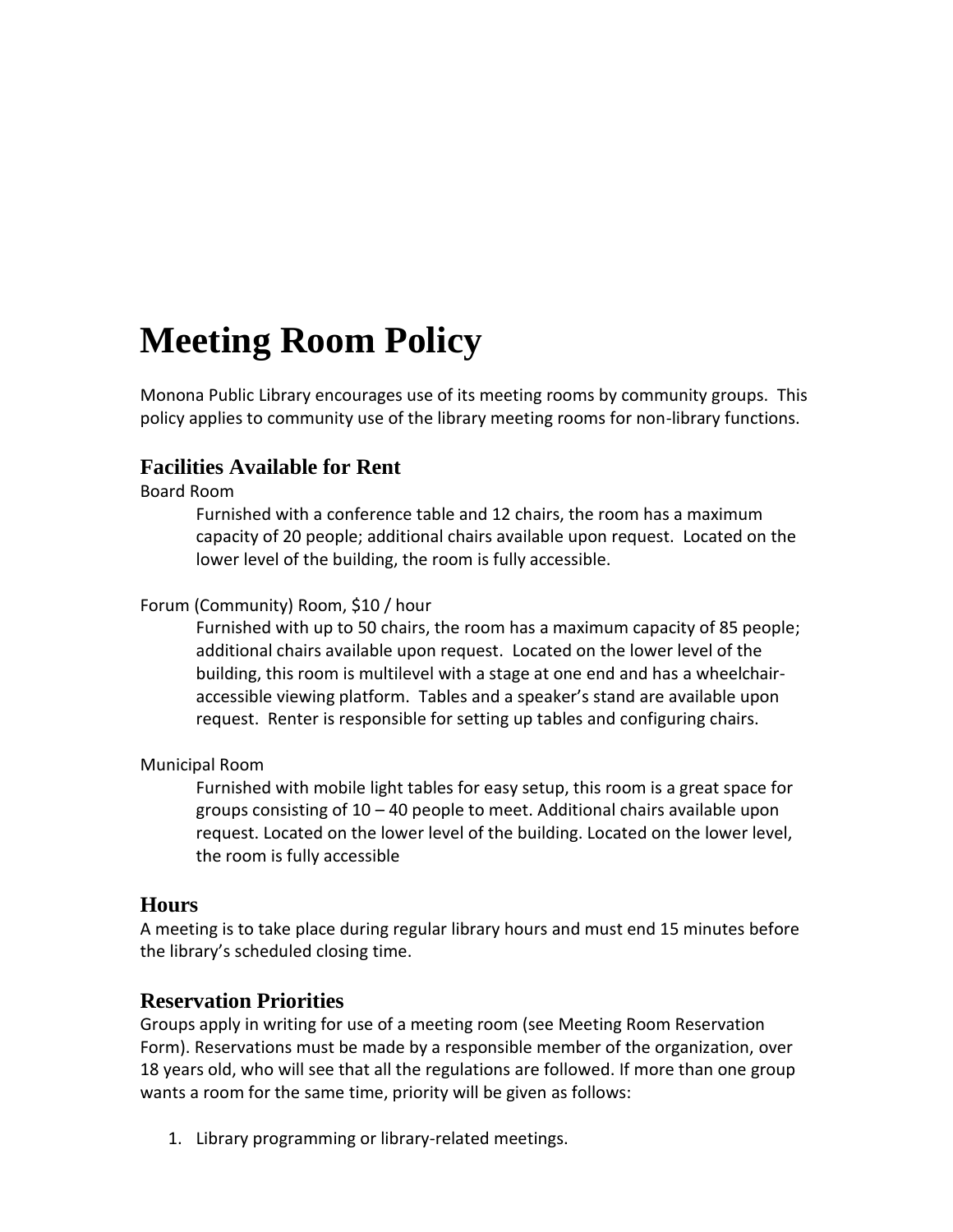2. Other organizations in order by date of application and payment received.

Rooms may be reserved no more than 90 days in advance of the meeting date. Exceptions are made for library-sponsored programs and meetings of City of Monona government. The Library reserves the right to pre-empt reservations; however, the Library will not pre-empt within 2 weeks of the scheduled meeting date unless it is the Municipal Room (see below).

Organizations may not use the Municipal Room more than three (3) times per week unless given explicit permission by the library director. The Library reserves the right to pre-empt reservations up to 72 hours before the scheduled meeting date. This room is used by city staff, library staff, and the public.

The library reserves the right to close and cancel use of its meeting rooms in the event of an emergency or due to weather conditions.

### **Limitations**

Meeting rooms may *not* be used for:

- Sales or promotional meetings by for-profit companies.
- Programs for which there is an admission charge or ones designed as fundraisers, except by prior permission of the Monona Public Library Board.
- Any purpose which may interfere with the regular operation of the Library.
- Meetings with people under 18 years of age without adult supervision.
- Storage of materials or equipment.

The Library is the sole determinant of whether damaged furnishing; equipment or facilities can be repaired or must be replaced. The Library will make all arrangements for any repairs.

## **Conditions for Use**

User and attendees will:

- Not disrupt the use of the library by others.
- Set up and return room to its former arrangement when finished.
- Put all refuse in trash receptacle provided.
- Affix nothing to walls.
- Not block fire exit in any way.
- Not exceed designated maximum room capacity.
- Leave area in good condition.

Persons attending meetings are subject to library rules, regulations, and policies. Groups who disturb library activity or library users will be denied future use of meeting rooms.